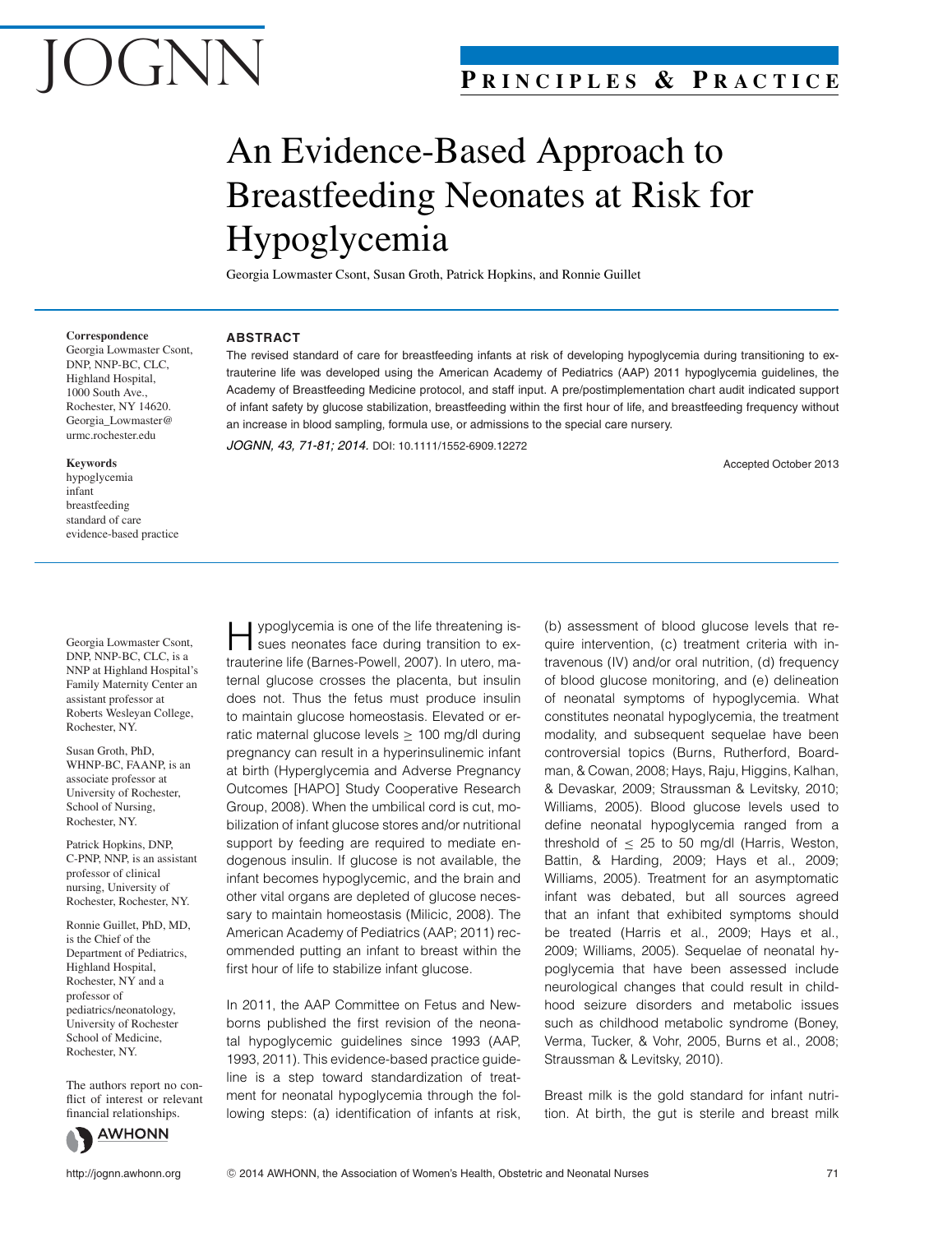#### **In 2011, revision of the neonatal hypoglycemic guidelines by the American Academy of Pediatrics standardized definitions and treatment approaches to neonatal hypoglycemia.**

assists in proliferation and colonization with Bifidobacteria and Lactobacilli through fermentation of nondigestible oligosaccharides to promote gut health (Walker, 2010). The AAP (2011) recommended proactive measures to stabilize infant glucose levels to minimize maternal/infant separation and to support breastfeeding success. Straussman and Levitsky (2010) reported that infants born to diabetic mothers who were breastfed within 30 minutes of life had less hypoglycemia than infants who were fed later. Colostrum or lactogenesis I, the first breast milk produced at delivery, is known to be low in glucose and calories but stimulates ketone metabolism in the neonate, thus providing nutrition and promoting glucose stabilization (Wright, Marinelli, & The Academy of Breastfeeding Medicine Protocol Committee, 2006).

Breastfeeding is supported by state and international governmental agencies (New York State Department of Health [NYS DOH], 2011; World Health Organization [WHO], 2011), professional organizations (AAP, 2011), and lay organizations such as La Leche League. All of these organizations recommend that stable infants be managed by (a) initiation of breastfeeding within the first hour of life, (b) demand feedings with the mother and infant in close proximity, (c) avoidance of bottles or pacifiers, and (d) exclusive breastfeeding for at least 6 months. Maternal/infant contact is considered one of the best predictors for breastfeeding success (Hill & Aldag, 2007; NYS DOH, 2011; Nommsen-Rivers, Chantry, Peerson, Cohen, & Dewey, 2010; Rouwei, Fein, Chen, & Grummer-Strawn, 2008; WHO, 2011) and is accomplished through rooming-in, where the mother and infant stay in the same room. Admission to the special care nursery (SCN), newborn nursery, or a transitional care nursery creates a physical separation that interrupts the continuity of maternal/infant contact. The introduction of formula prior to establishment of an ample milk supply can have a detrimental effect on infants and mothers (Hill & Aldag, 2007; NYS DOH, 2011; Rouwei et al., 2008; WHO, 2011; Wright et al., 2006). For example, formula feeding early in the postpartum experience may inadvertently suggest to a mother that her milk is not sufficient to support her infant's nutrition (Hill & Aldag, 2007; Rouwei et al., 2008).

The Joint Commission (2010) and the NYS DOH (2011) require NYS hospitals to support exclusive breastfeeding to maintain credentialing and reimbursement status. The pathophysiology of neonatal hypoglycemia may preclude exclusive breastfeeding and require medical interventions, such as the use of formula and/or IV therapy. These interventions are classified as medically indicated and are described in the Academy of Breastfeeding Medicine (ABM) Clinical Protocol #1: Guidelines for Glucose Monitoring and Treatment of Hypoglycemia in Breastfed Neonates (Wright et al., 2006). This protocol is also used by the National Guidelines Clearinghouse for the treatment of neonatal hypoglycemia (Department of Health and Human Services, 2007). Additionally, maternal and neonatal healthcare providers are faced with substandard breastfeeding rates (Healthy People 2012), process changes required by regulatory agencies (The Joint Commission, 2010; NY DOH, 2011), and the need to implement evidencebased practice (AAP, 2011).

An assessment of practice at our institution indicated that the neonatal hypoglycemia standard of care (SOC) needed revision to comply with the AAP 2011 guidelines and the ABM protocol. The AAP guideline indicates that late-preterm or term infants who are large for gestation age (LGA), small for gestational age (SGA), or born to diabetic mothers are at risk for hypoglycemia. Glucose thresholds were set that vary depending upon infant age: (a) at birth to four hours of age the blood glucose should be  $\geq$  25 mg/dl and (b) at 4 to 24 hours of age the blood glucose should be  $\geq$  45 mg/dl. The AAP indicates that if the infant glucose levels drop below these thresholds intravenous (IV) therapy should be initiated. The existing SOC defined hypoglycemia as a blood glucose of  $\leq$  40 mg/dl for all infants at any age, but treatment varied according to hypoglycemia severity with a blood glucose of 20 to 39 mg/dl requiring a formula feeding and those  $\leq$  19 mg/dl requiring IV therapy. Infants identified as at risk included all of the AAP's categories plus infants of obese mothers, polycythemia, and multiple gestations. In addition, the Hypoglycemic Risk Tool was used to screen infants born to medication dependent diabetic mothers to determine if they should be admitted to SCN (Scheurer-Monaghan, Haidar-Ahmad, Lowmaster-Csont, & Guillet, 2009). The caloric content, amount, and mode of oral nutrition administration were not addressed by the AAP or the SOC guidelines. Furthermore, neither the AAP nor the SOC addressed when formula should be administered to breastfed infants or the time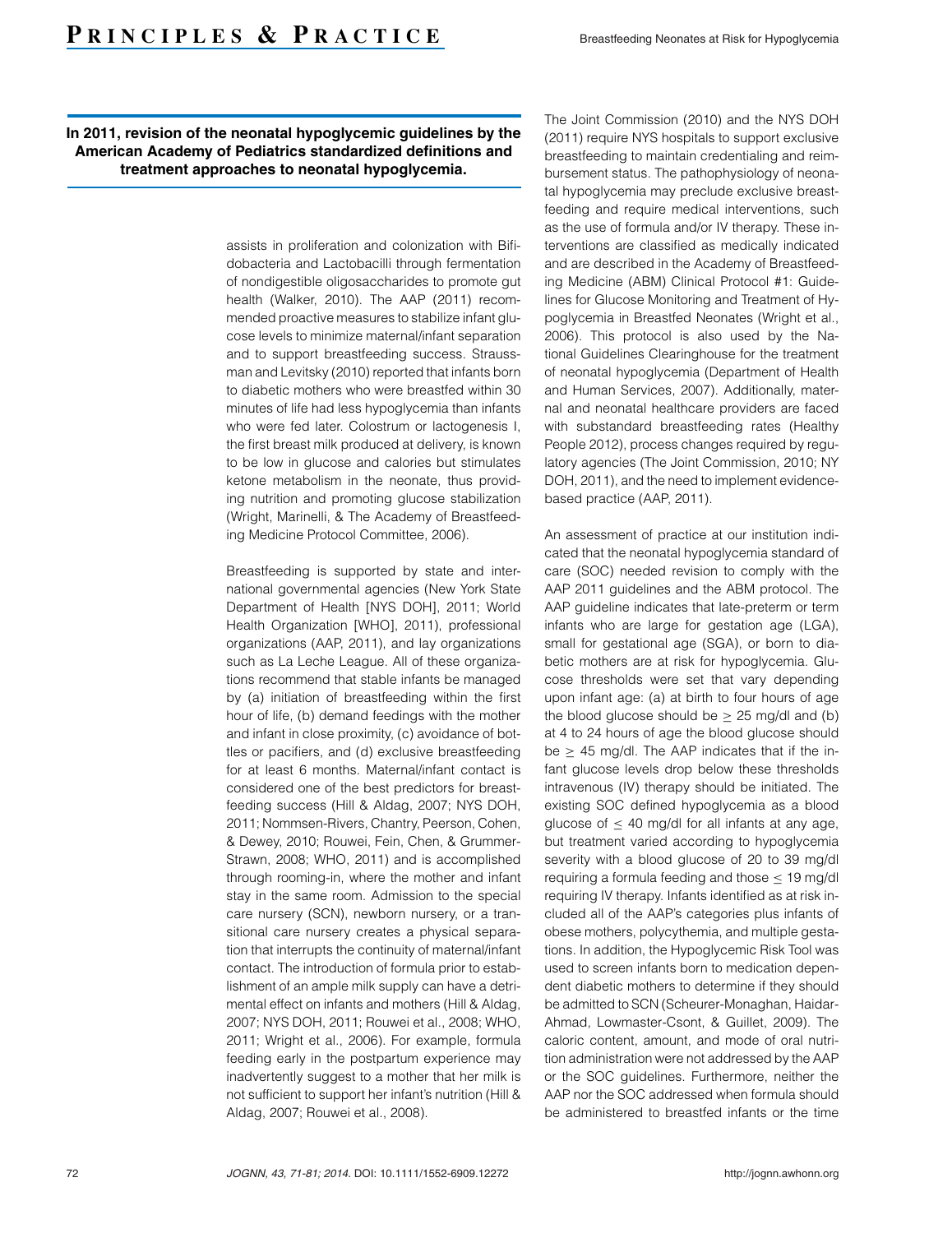allotted for the infant to latch before formula intervention was required.

The goal of this process improvement project was to determine if a proactive, structured breastfeeding plan for infants at risk for developing hypoglycemia resulted in (a) stabilized infant blood glucose, (b) decreased formula feedings, (c) increased breastfeeding attempts, and (d) avoidance of SCN admission. Kotter's 8-step change model (1996) with an underpinning of staff involvement was used for this process improvement project.

#### Methods

#### Conceptual Framework

Kotter's 8-step change model is a tested and respected model for organizational change and strategic planning (Kotter & Whitehead, 2010). Staff involvement is indicated at each step. To optimize the change within an institution each step must be completed, preferably in sequential order, prior to moving to the next step. These steps include (a) creating a sense of urgency, (b) forming a powerful coalition, (c) creating a vision, (d) communicating the vision, (e) empowering others to act on the vision, (f) planning for and creating short-term wins, (g) consolidating improvements and producing still more change, and (h) institutionalizing new approaches (Kotter, 1996, p. 21). However, work on more than one step may occur simultaneously. The steps build upon each other in a logical manner based on increasing information and involvement from key stakeholders. The steps should not be viewed as a two-dimensional linear progression but rather as a spiral staircase with rapid cycling through the completed steps.

#### **Setting**

The institution is a 261- bed community hospital located in a medium- sized city in western New York. The Family Maternity Center (FMC) has 40 maternity beds with more than 3,000 deliveries annually; mothers delivering prior to 34 weeks gestation are transferred to a tertiary care center when feasible. There is an estimated equal distribution of private and public payers. Approximately 80% of mothers initiate breastfeeding in the hospital. Several factors facilitated implementation of the project in this setting, including (a) a large population of potential participants, (b) a collaborative multidisciplinary team that provides care to mothers and infants, (c) managerial support for implementation of evidence- based practice and best practice initiatives, (d) the change agent was a staff member with established relationships within the FMC, and (e) a current educational emphasis on fetal and infant glucose homeostasis. Conversely, there were barriers in this setting, including (a) multiple recent change initiatives, such as the implementation of the electronic medical record (EMR) and the creation of a new management structure; (b) staff's difficulty with adaptation to the new EMR that created inconsistent documentation; (c) nurse resistance to changing the status quo; and (d) institutional multilayer approval processes.

#### Project Design

We used a two-phase mixed-methods design. Phase I involved collection of staff input for development of a revised SOC to incorporate the culture of the FMC. The second phase was development, implementation, and evaluation of the revised SOC. Evaluation was conducted using a pre- and postintervention design to compare the safety and effectiveness outcomes under the revised SOC to outcomes under the prior SOC. Research Subjects Review Board approval was obtained for each phase of this project prior to implementation.

#### Phase I

A survey was developed to assess the current practice and identify deviations from the existing SOC. It was also used to assess staff satisfaction with and understanding of the current SOC, to serve as an educational tool regarding neonatal hypoglycemia, and to encourage staff input into the anticipated change process. Prior to implementation, the survey was piloted with a crosssection of 10 staff members that included managers, providers, and nurses. The results were analyzed using SPSS 17 and demonstrated a high level of internal consistency (Cronbach's al $pha = .912$ ). The finalized survey was administered electronically to the entire neonatal staff using Survey Monkey subsequent to an introductory e-mail that included a link to the AAP hypoglycemia guidelines (see Table 1). Staff members were asked to complete the survey within 3 weeks and a reminder notice was delivered 3 days prior to the end of the allotted time. All involved units and disciplines were represented.

*Analysis.* The results were compiled using Survey Monkey and reported as number of responses and means (see Tables 1 and 2).

#### Phase II

*SOC Development.* The revised SOC was developed using the information collected in Phase I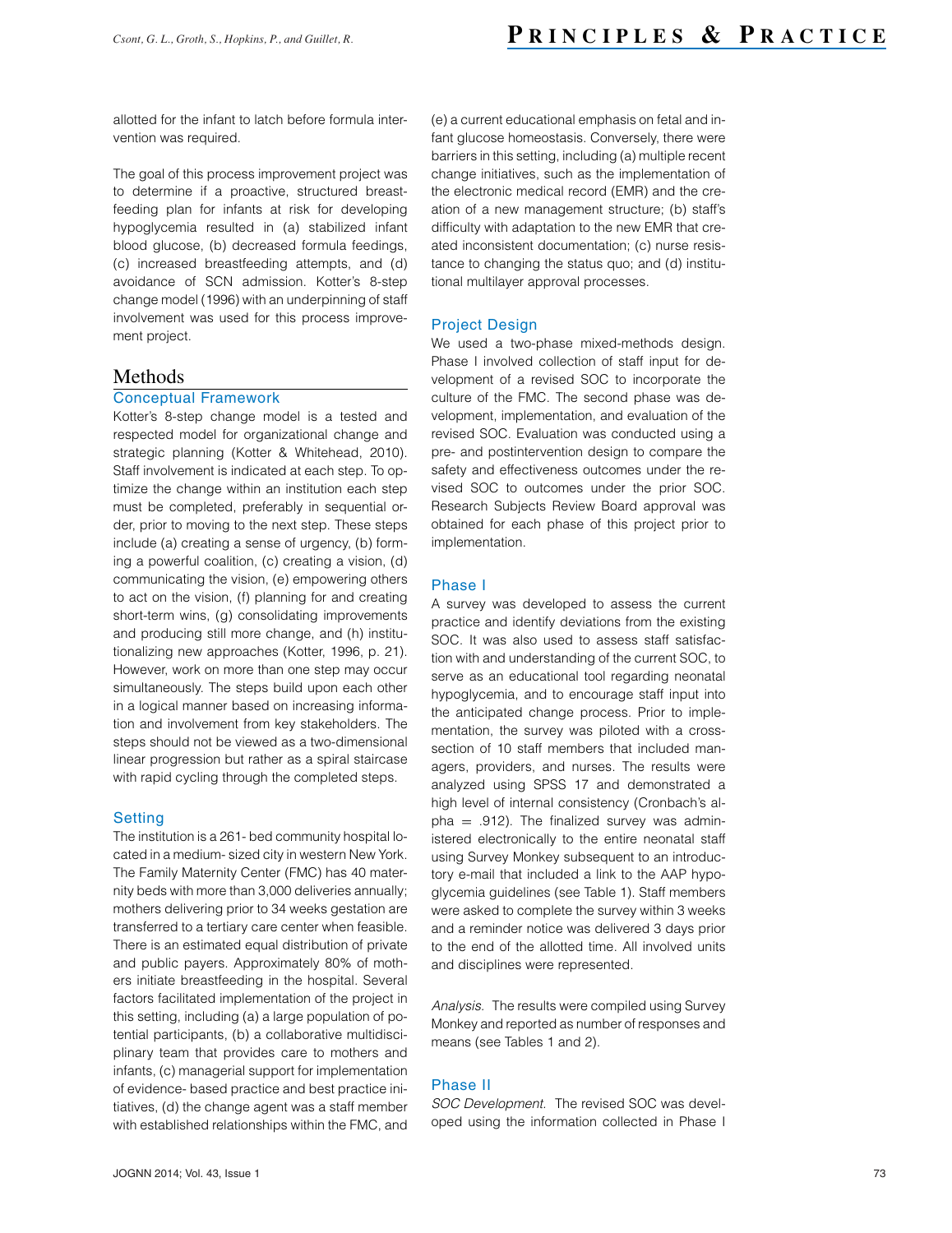#### **Table 1: Survey Questions/Results**

|                     |  | True | False |
|---------------------|--|------|-------|
| When to intervene   |  | 46   | 6     |
| What to feed        |  | 31   | 21    |
| Method used to feed |  | 23   | 28    |
| Amount to feed      |  | 17   | 34    |
|                     |  |      |       |

2. Breastfeeding is the best way to stabilize an infant whose blood sugar is 20 to 39 mg/dl:

1. I feel the current policy for treating neonatal hypoglycemia is clear in regards to:

| True | False |
|------|-------|
| 26   | 26    |

3. After delivery, a term infant's blood glucose nadirs (reaches its lowest level) at:

| $0-1$ hr | 1–2 hrs | 2–4 hrs | 4–8 hrs       | 8 hrs |
|----------|---------|---------|---------------|-------|
| 5        | 33      | 12      | $\sim$ $\sim$ |       |

4. Baby Boy C (BBC) was born via cesarean for fetal distress after 18 hours of labor to a gravida 1, para 0 to 1 mother with a prepregnant body mass index (BMI) of 34 and no other prenatal complications. Ms. C "hopes" to breastfeed. The baby's 1-hour blood glucose (BG) was 41 mg/dl and the 2-hour is now 29 mg/dl. Ms. C's cesarean is the 3rd of 5 for today and is ready to be transferred to the mother/baby unit. You would respond in the following manner:

4a. How long would you attempt to get BBC to latch for breastfeeding?

| None, I would feed formula                                                                                          | $0-5$ min       | $6-15$ min      | 15-30 min | As long as it takes   |
|---------------------------------------------------------------------------------------------------------------------|-----------------|-----------------|-----------|-----------------------|
| 11                                                                                                                  | 15              | 21              | 3         | 3                     |
| 4b. What caloric formula would you feed BBC?                                                                        |                 |                 |           |                       |
| None, I would only use breast milk                                                                                  | 20 cal/oz       | 22 cal/oz       | 24 cal/oz |                       |
| 6                                                                                                                   | 33              | 12              | 2         |                       |
| 4c. When would you draw BBC's next blood glucose?                                                                   |                 |                 |           |                       |
| 30 min                                                                                                              | 1 <sub>hr</sub> | 2 <sub>hr</sub> | 3 hr      | When the baby demands |
| 43                                                                                                                  | 10              | 0               | 0         | $\Omega$              |
| 4d. When BBC's blood gas is greater than ___ before two consecutive feedings, I know his hypoglycemia has resolved. |                 |                 |           |                       |
| 20 mg/dl                                                                                                            | 30 mg/dl        | 40 mg/dl        | 50 mg/dl  | 60 mg/dl              |
| $\Omega$                                                                                                            | 0               | 40              | 12        |                       |

and staff education was completed prior to implementation. Multidisciplinary leaders at all levels within the unit participated in the revisions. The Pediatric Clinical Service Quality Committee (CSQC), Nursing Unit Council, and the institutional Nursing Standards Committee were involved in the final approval and implementation process. This is reflective of Kotter's (1996) Steps 2 through 5 that emphasize staff involvement and empowerment.

The Pediatric CSQC, an interdisciplinary committee that represents nursing, medicine, and lactation leadership, approves changes within the pediatric clinical practice prior to implementation. This committee was provided with an initial draft of the revised SOC that included (a) differential treatment that followed the AAP 2011 algorithm, (b) specified time allotment to allow the infant to latch for breastfeeding prior to using formula, (c) use of expressed breast milk supplemented with formula to make 3 to 5 ml/Kg/feed (Wright et al., 2006) if the infant was unable to breastfeed, and (d) use of 20 caloric/ounce formula if breast milk was unavailable. The Pediatric CSQC provided recommendations for revisions and following revisions gave final approval. Once approval was obtained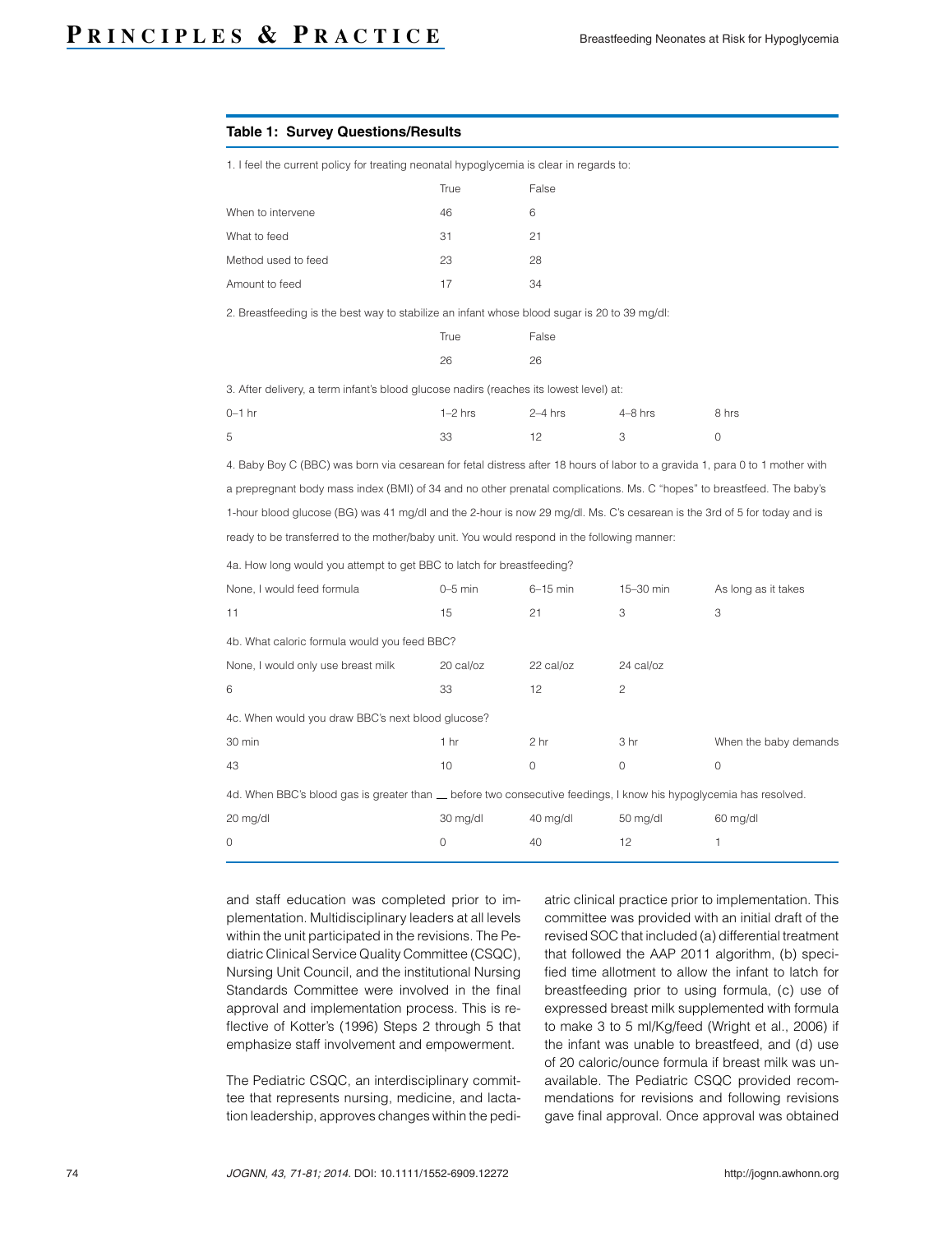|                       |                  | Sample $(N = 53)$ |             | $\%$             |                      |          |        |
|-----------------------|------------------|-------------------|-------------|------------------|----------------------|----------|--------|
| Nurses                |                  | 47                |             |                  |                      |          |        |
| $-$ AD                |                  | 14                |             | 31               |                      |          |        |
| - Diploma             |                  | 8                 |             | 17               |                      |          |        |
| $- BS$                |                  | 19                |             | 41               |                      |          |        |
| $-$ MS $\,$           |                  | 5                 |             | 11               |                      |          |        |
| NP                    |                  | $\overline{c}$    |             |                  |                      |          |        |
| $\mathsf{CNM}\xspace$ |                  | $\overline{c}$    |             |                  |                      |          |        |
| MD (pediatric)        |                  | $\overline{c}$    |             |                  |                      |          |        |
| Ages                  |                  |                   |             |                  |                      |          |        |
| $-16 - 25$            |                  | 1                 |             | $\overline{c}$   |                      |          |        |
| $-26 - 35$            |                  | 11                |             | 24               |                      |          |        |
| $-36 - 45$            |                  | 5                 |             | 11               |                      |          |        |
| $-46 - 55$            |                  | 15                |             | 38               |                      |          |        |
| $-\geq 56$            |                  | 14                |             | 30               |                      |          |        |
|                       | Labor & Delivery | Lactation         | Mother/Baby | <b>SCN Staff</b> | <b>SCN Providers</b> | Midwives | Totals |
| Surveys Distributed   | 47               | $\overline{4}$    | 45          | 20               | 10                   | 8        | 134    |
| Response rate (%)     | 38%              | 25%               | 31%         | 65%              | 50%                  | 25%      | 39.5%  |
|                       |                  |                   |             |                  |                      |          |        |

#### **Table 2: Demographics of Hospital Staff Survey Participants**

*Note.* AD = associate's degree; BS = bachelor's degree; MS = master's degree; NP = nurse practitioner; CNM = certified nurse-midwife;  $MD =$  physician;  $SCN =$  special care nursery.

at the unit level, the revised SOC was approved by the Nursing Standards Committee for implementation and then implemented. The Unit Council, representing the staff nurses, participated in the planning and execution of the proposed change.

*Implementation of Revised SOC.* The first step to implementation was staff education. The Pediatric CSQC recommended the Department of Education within the institution be consulted for the development of educational materials. Following consultation, a self-study packet was developed that included the AAP hypoglycemic practice guidelines, the revised SOC, and the algorithms associated with the SOC. A multiple choice test question bank was developed by the first author that focused on general and unit specific information. Each unit (labor & delivery, mother/baby, and SCN) had study packets with unit specific posttests. The nurses were responsible to complete the education module and return their completed tests with all correct answers to unit representatives prior to the SOC implementation. The educational phase was completed over a 4-week period, and compliance by all staff members was required.

The SOC educational materials were printed on bright green paper and served as visual reminders. Posters that included the algorithms and highlighted the major changes for that unit were placed in nursing stations. Two weeks prior to implementation, the algorithms were hung in each patient room with a banner reinforcing the implementation date. A pocket-sized snapshot of the changes to the hypoglycemia protocol in the SOC was created and made available to staff members. Resource people were identified to provide support throughout the implementation. Special care nursery and labor and delivery nurses and pediatric providers from each shift were identified and given one-on-one educational sessions to familiarize them with the SOC changes and the rationale behind the changes.

*Project Evaluation.* Evaluation was accomplished using a pre/postintervention design that included data collection from medical records of all at-risk infants born in two 4-week periods: 6 months prior to (January 20, 2012 – February 15, 2012), and after implementation of the revised SOC (July 15, 2012 – August 11, 2012). To select charts of all infants at risk for hypoglycemia during the selected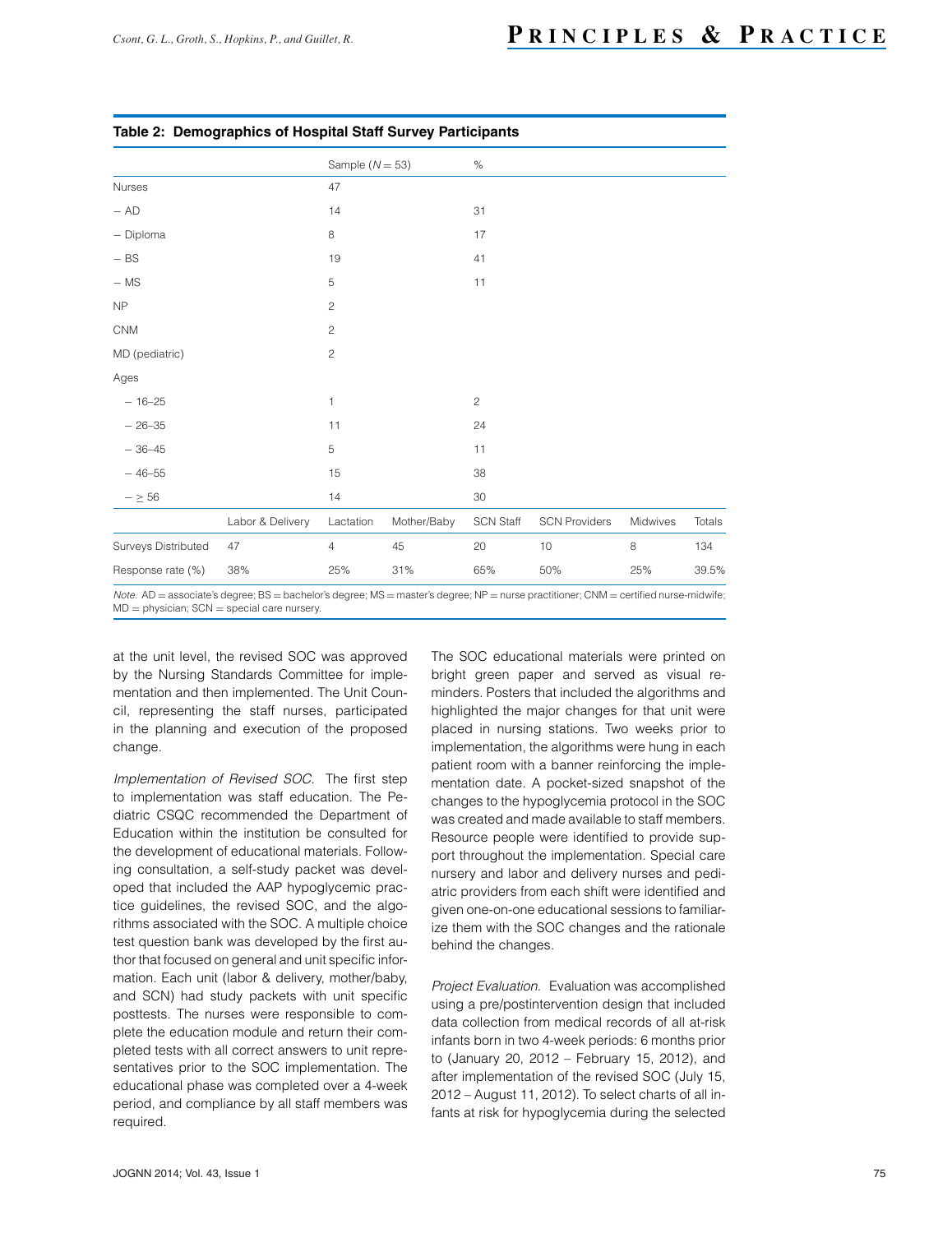time period the established criteria of the institution were used.

All charts from the designated times periods that included infants identified as LGA, SGA, preterm, polycythemic, intrauterine growth restricted (IUGR), and multiple gestations were abstracted. The Fenton Preterm Growth Curve at the 10th and 90th percentiles as defined by the institution was used to determine if the infant was SGA or LGA. Gestational age was assigned using the first trimester ultrasound for dating. If unavailable, prenatal dating was used unless there was a discrepancy of more than 2 weeks between the prenatal dating and the Ballard exam in which case Ballard results were used. Polycythemia was defined as a central spun hematocrit *>* 65%. Multiple gestation and IUGR were collected from prenatal records. The total number of recorded blood gases (BGs) until the infant had three consecutive BGs  $> 45$  mg/dl (AAP, 2011) was used to determine achievement of euglycemia. The total numbers of documented breastfeedings and/or formula feedings were collected from the EMR.

In addition, maternal factors that determined an infant to be at risk were diabetes and obesity. Charts of mothers with a prenatal diagnosis of gestational or pregestational diabetes were abstracted. If a mother was treated with medication during the pregnancy to control her blood glucose, the Hypoglycemic Risk Tool was used to determine if the infant required admission to SCN (Scheurer-Monaghan et al., 2009). Medical records of mothers with maternal obesity, defined as a prepregnant BMI  $\geq$  30 kg/m<sup>2</sup>, were also abstracted.

Other variables that could affect the infant transition and stabilization were collected from medical records such as length of labor, which was calculated from hospital admission to delivery and reported to the nearest hour. Feeding method with prior children, if applicable, was collected from documentation of maternal self-report.

A total of 119 mother/infant couplets, 54 preand 65 postintervention, were identified, and their EMRs were abstracted. Data were collected by the author on a password-protected computer and entered into a database spreadsheet. The data were then imported into SPSS 17 for analysis.

*Analysis.* The demographic data were analyzed using frequencies, means, and *t* tests or chi squared to compare pre- and postintervention

groups. To assess effectiveness and safety of the intervention the pre- and postintervention groups were compared using two-tailed *t* tests for continuous variables and chi squared for categorical variables of interest. Continuous variables included number of BG checks, formula feedings, and breast feedings per infant until blood glucose was stable. Categorical variables included breastfeeding prior to formula feeding, SCN admission, and IV fluid therapy for hypoglycemia.

### Results

#### Phase I

The survey was distributed to a total of 132 staff involved in the care of breastfeeding infants at risk for hypoglycemia. The response rate of 39.5%  $(n = 53)$  was representative of all staff with the highest responders from Special Care nursing and medical providers, 65% and 50%, respectively (see Table 2). The education levels of the nursing staff consisted of 52% with a bachelor's degree or higher. Sixty-three percent of the staff were older than age 46 (see Table 2). When asked about the clarity of the current policy 88% felt that when to intervene was clear but what to feed, method used to feed, and amount to feed were not. When staff members were asked if breastfeeding was the best way to stabilize an infant with hypoglycemia as defined by the current policy, the responses were equally divided between *yes* and *no*. The majority of the staff who completed the survey  $(n = 36)$  indicated they would allow an infant up to 15 minutes to latch, would feed 20 calories/ounce formula  $(n = 33)$ , and recognized monitoring parameters (see Table 1).

#### Phase II

The sample included a total of 119 mother/infant couplets with 53 in the preintervention group and 65 in the postintervention group. The data from the entire sample were examined for distributions, frequencies, means, and standard deviations (*SD*). This was followed by comparison of the pre- and postintervention groups on all collected variables using Student's *t*-test or chi squared. The maternal pre- and postgroups were similar with the exception of epidural anesthesia use: the postintervention group had a higher use of epidural anesthesia ( $p < .05$ ) (see Table 1). The mean BMI for the entire sample was in the obese range  $(≥ 30 kg/m<sup>2</sup>)$  and first time mothers accounted for the highest prevalence of obesity at 46% (see Table 3).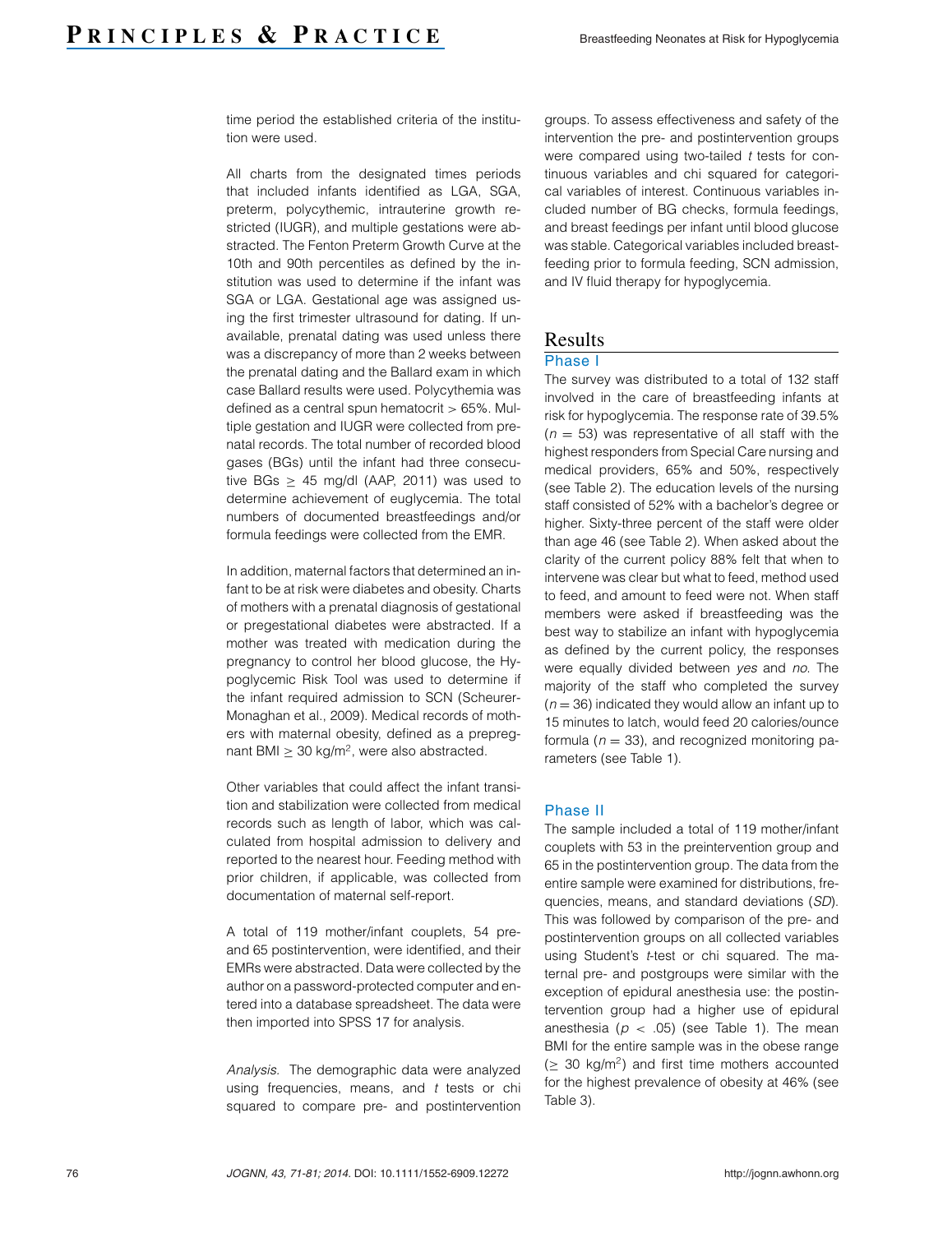#### **Table 3: Select Characteristics of Mothers who Delivered Infants at Risk for Hypoglycemia**

#### **Table 4: Selected Characteristics of Infants at Risk for Hypoglycemia**

|                                                                |                     |             | Postinter- |
|----------------------------------------------------------------|---------------------|-------------|------------|
|                                                                | <b>Total Sample</b> | Preinter-   |            |
|                                                                | Sample              | vention     | vention    |
|                                                                | $(N = 119)$         | $(n = 54)$  | $(n = 65)$ |
| Race                                                           |                     |             |            |
| White                                                          | 79 (66.4%)          | 33 (61.1%)  | 46 (70.8%) |
| <b>Black</b>                                                   | 23 (19.3%)          | 10 (18.5%)  | 13 (20.0%) |
| Other                                                          | 17 (14.2%)          | 11 (20.4%)  | $6(9.2\%)$ |
|                                                                | Mean (SD)           |             |            |
| Age                                                            | 29.4 (5.59)         | 28.4 (5.58) | 30.3(5.48) |
| Parity                                                         |                     |             |            |
| $\Omega$                                                       | 55 (46.2%)          | 24 (44.4%)  | 31(47.7%)  |
| 1                                                              | 27 (22.7%)          | 11 (20.4%)  | 16 (24.6%) |
| 2                                                              | 18 (15.1%)          | 11 (20.4%)  | 7 (10.8%)  |
| 3                                                              | 15 (12.6%)          | $6(11.1\%)$ | 9(13.8%)   |
| >4                                                             | 4 (3.3%)            | 2(3.7%)     | $2(3.0\%)$ |
| Prepregnant body<br>mass index<br>$(BMI)$ (Kg/m <sup>2</sup> ) | 31.2 (7.70)         | 30.1 (8.26) | 32.1(7.11) |
| Missing BMI                                                    | 7                   | 1           | 6          |
| Comorbidities                                                  |                     |             |            |
| None                                                           | 80 (67.2%)          | 35 (64.8%)  | 45 (69.2%) |
| Diabetes (all<br>types)                                        | 29 (24.4%)          | 13 (24.1%)  | 16 (24.6%) |
| Hypoglycemic<br>agents                                         |                     |             |            |
| None                                                           | 107 (89.9%)         | 49 (90.7%)  | 58 (89.2%) |
| Insulin                                                        | 7(5.9%)             | 2(3.7%)     | 5(7.7%)    |
| Glyburide                                                      | 2(1.7%)             | $1(1.9\%)$  | 1(1.5%)    |
| Metformin                                                      | $1(0.8\%)$          | $1(1.9\%)$  | 0          |
| Insulin &<br>glyburide                                         | 2 (1.7%)            | 1(1.9%)     | 1(1.5%)    |

|                                                       | uvi  |
|-------------------------------------------------------|------|
|                                                       | of t |
|                                                       | bili |
| There were statistically significant differences be-  | nu   |
| tween groups on infant gestational age, Ballard       | de   |
| and pregnancy dating, as well as for infant weight    | fee  |
| $(p < .01)$ (see Table 4). Furthermore, there were    | to   |
| significantly more SGA infants in the pre inter-      | for  |
| vention group than in the post intervention group     | inc  |
| $(p < .01)$ , while the postintervention group had    | sio  |
| significantly more LGA infants ( $p < .01$ ) than the | um   |
| preintervention group.                                | mc   |

|                               | Total Sample Preinter- |                           | Postinter-    |
|-------------------------------|------------------------|---------------------------|---------------|
|                               | Sample                 | vention                   | vention       |
|                               | $(N = 119)$            | $(n = 54)$                | $(n = 65)$    |
| Males                         | 57 (46.3%)             | 25 (46.3%)                | 32 (49.5%)    |
| Females                       | 62 (52.1%)             | 29 (53.7%)                | 33 (50.8%)    |
| Appropriate for GA 87 (73.1%) |                        | 40 (74.1%)                | 47 (72.3%)    |
| Large for GA                  | 15 (12.6%)             | $3(5.6\%)**$              | 12 (18.5%)**  |
| Small for GA                  | 16 (13.4%)             | $11 (20.4\%)$ **          | $5(7.8\%)**$  |
| Missing GA                    | 1                      | 0                         | 1             |
| No Risk Factors               | 14 (11.8%)             | $6(11.1\%)$               | 8 (12.3%)     |
| Infant of Diabetic<br>Mother  | 16 (13.4%)             | 7 (13.0%)                 | 9 (13.8%)     |
| Late Preterm                  | 9(7.6%)                | 7 (13.0%)                 | 2 (3.1%)      |
| Obese                         | 54 (45.4%)             | 24 (44.4%)                | 30 (46.2%)    |
| Multiple                      | $4(3.4\%)$             | 2 (3.7%)                  | 2 (3.1%)      |
| $IDM + Obese$                 | 9(7.6%)                | $1(1.9\%)$                | 8 (12.3%)     |
| $IDM + LPT$                   | $1(0.8\%)$             | $1(1.9\%)$                | 0             |
| $Obese + LPT$                 | 5 (4.2%)               | 2 (3.7%)                  | 3(4.6%)       |
| Obese + Multiple              | 2(1.7%)                | 0                         | $2(3.1\%)$    |
| $Obese + Multiple$<br>+ LPT   | 2 (1.7%)               | 2(3.7%)                   | 0             |
|                               | Mean (SD)              |                           |               |
| 1 Minute APGAR                | 7.87 (1.42)            | 7.81 (1.63)               | 7.92 (1.22)   |
| 5 Minute APGAR                | 8.92 (0.52)            | 8.89 (0.54)               | 8.95(0.51)    |
| Pregnancy GA                  | 38.9 (1.60)            | 38.4 (1.68)**             | 39.3 (1.43)** |
| Ballard                       | 38.7 (1.77)            | 38.2 (1.92)**             | 39.2 (1.52)** |
| Birth Weight grams 3321 (620) |                        | 3140 (602)** 3471 (599)** |               |

Comparisons between the pre- and postintervention groups assessed the effectiveness and safety the new SOC. These measures included (a) staized infant blood glucose defined as the total imber of BG during the monitoring period; (b) creased formula feedings; (c) increased breasteding attempts defined as breastfeeding prior 1 hour of age, breastfeeding prior to use of mula, and total number of breastfeedings durg the monitoring period; and (d) SCN admisons. The postgroup had significantly more docnented breast feedings during the period of BG monitoring ( $p < .05$ ). At the same time, there were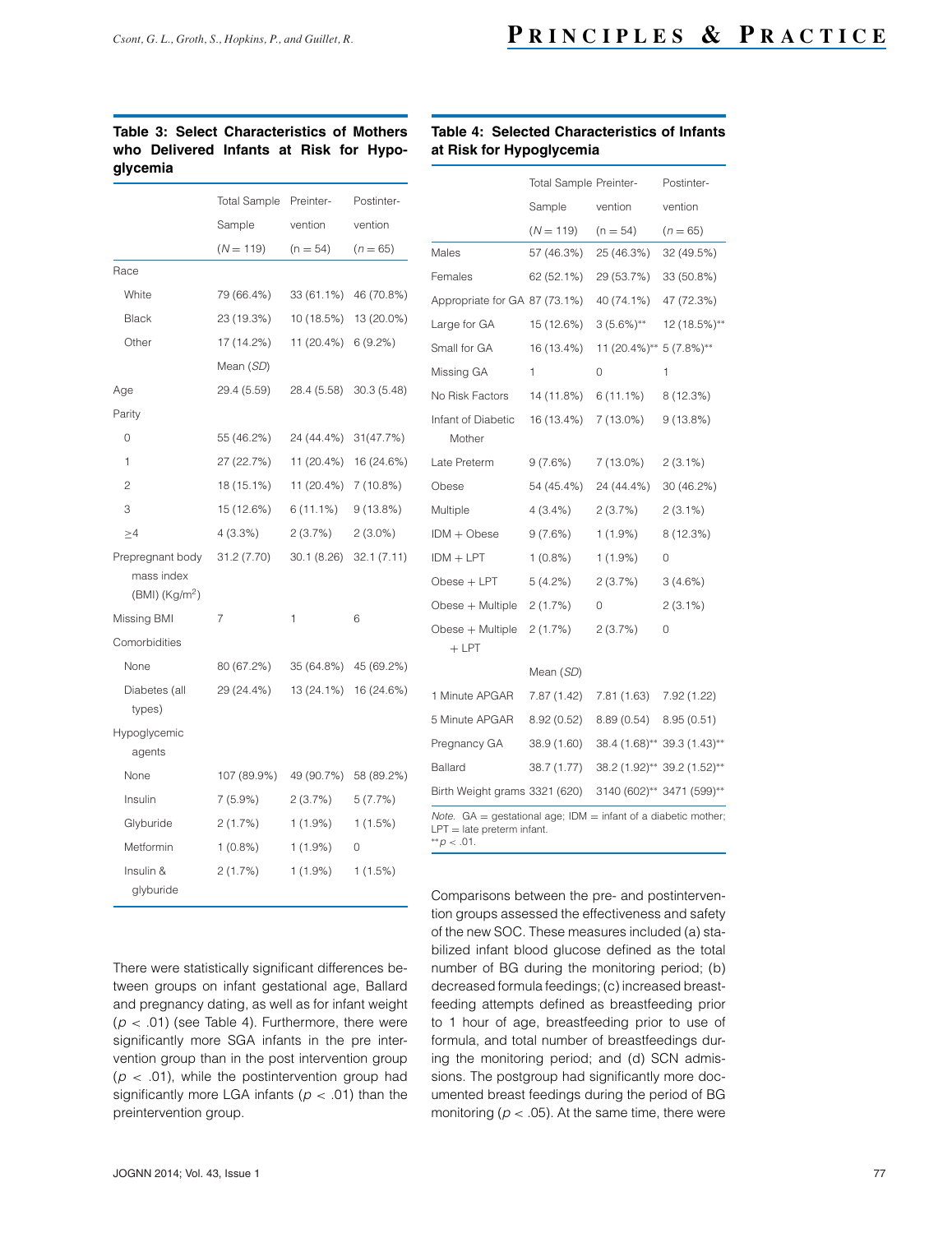#### **A breastfeeding standard of care based on the 2011 AAP guidelines for infants at risk for hypoglycemia can facilitate transition to extrauterine life.**

no significant differences in the number of BG assessments each infant received, breastfeeding attempts prior to formula feeding, number of formula feedings, SCN admissions, or treatment with IV therapy (see Table 5).

Although there was not a difference in the overall number of BGs sampled per infant, the frequency of BG sampling was greater in the post- than the preintervention group. The postintervention group BG *SD* (2.96), mode (6), and range (2–19) were larger than in the preintervention group (1.17, 5, and 1–7, respectively) (see Table 5). Nine infants in the postintervention group were identified as having more than eight BGs until euglycemia, which would not have occurred under the pre intervention SOC. Their risk factors were LGA (*n* = 5), late preterm  $(n = 3)$ , and weight  $> 4600$  grams  $(n = 3)$ . These nine infants needed additional support for transition to extrauterine life: six were admitted to SCN, with five receiving IV therapy. These infants were determined to cause a long-tail skew to the right in the distribution. When the analyses were repeated excluding these nine infants there was a significant decrease in SCN admissions and number of BGs per infant postintervention (*p <* .01) (see Table 5), and total number of breastfeedings per infant was no longer significant.

#### Discussion

Implementation of evidence-based guidelines for neonatal hypoglycemia while ensuring compliance with breastfeeding guidelines was safe and effective. The use of Kotter's (1996) change model ensured involvement of all stakeholders and likely contributed to successful execution of the project. Furthermore, the financial implications were minimal, especially in light of the health benefit to mothers and infants.

The AAP (2011) guidelines were implemented safely and effectively. The nurses' identification of the infants at risk increased from 54% preimplementation of the revised SOC to 95% postimplementation allowing for early and timely interventions. The criteria used to identify infants at risk did not change from the preimplementation criteria. However, there was an increase in staff adherence with the revised SOC most likely due to the 2-year

#### **Table 5: Analyses of Infants' Responses to Intervention**

|                                                                | <b>Total Sample</b> | Without $> 9$ BG |                                       |  |
|----------------------------------------------------------------|---------------------|------------------|---------------------------------------|--|
|                                                                | Mean (SD)           |                  | Mean (SD)                             |  |
|                                                                | Preinter-           | Postinter-       | Postinter-                            |  |
| t-test                                                         | vention vention     |                  | vention                               |  |
|                                                                | $n = 29$            | $n = 62$         | $n = 53$                              |  |
| Number of blood<br>gas/infant                                  |                     |                  | 5.69 (1.17) 5.92 (2.96) 4.92 (1.22)** |  |
| Number of formula 1.57 (2.15) 1.24 (2.01) 0.81 (1.30)<br>feeds |                     |                  |                                       |  |
| Number of breast 3.61 (2.32) 4.84 (2.50)* 4.60 (2.32)<br>feeds |                     |                  |                                       |  |
|                                                                | Preinter-           | Postinter-       | Postinter-                            |  |
| Chi-Squared                                                    | vention             | vention          | vention                               |  |
|                                                                | $n = 29$            | $n = 62$         | $n = 53$                              |  |
| Breastfed before<br>formula fed                                | 75.9%               | 81.5%            | 83.0%                                 |  |
| Special care<br>nursery<br>admission                           | 22.2%               | 12.3%            | $3.2\%**$                             |  |
| Treated with IV<br>fluids                                      | 11.1%               | 10.8%            | 3.2%                                  |  |
| Note. * $p \le .05$ ; ** $p \le .01$ .                         |                     |                  |                                       |  |

change process. The new SOC had more stringent requirements to determine when an infant had safely transitioned to extrauterine life. Previously two BGs  $\geq$  40 mg/dl were required at the end of the scheduled BG routine whereas the revised SOC required three consecutive BGs ≥ 45 mg/dl to establish euglycemia.

Although there was not a statistically significant difference in the number of BGs each group received, the postimplementation infants received more BGs than the preimplementation infants, which required further investigation. Nine infants received more intensive BG monitoring and clinical interventions. When these infants were removed from the sample and the data were reanalyzed, the infants who remained with their mothers breastfed more had fewer BG draws, with no increase in formula feedings, but the total number of breastfeeding attempts became nonsignificant. These findings suggest that even the sickest infants were given the opportunity to breastfeed.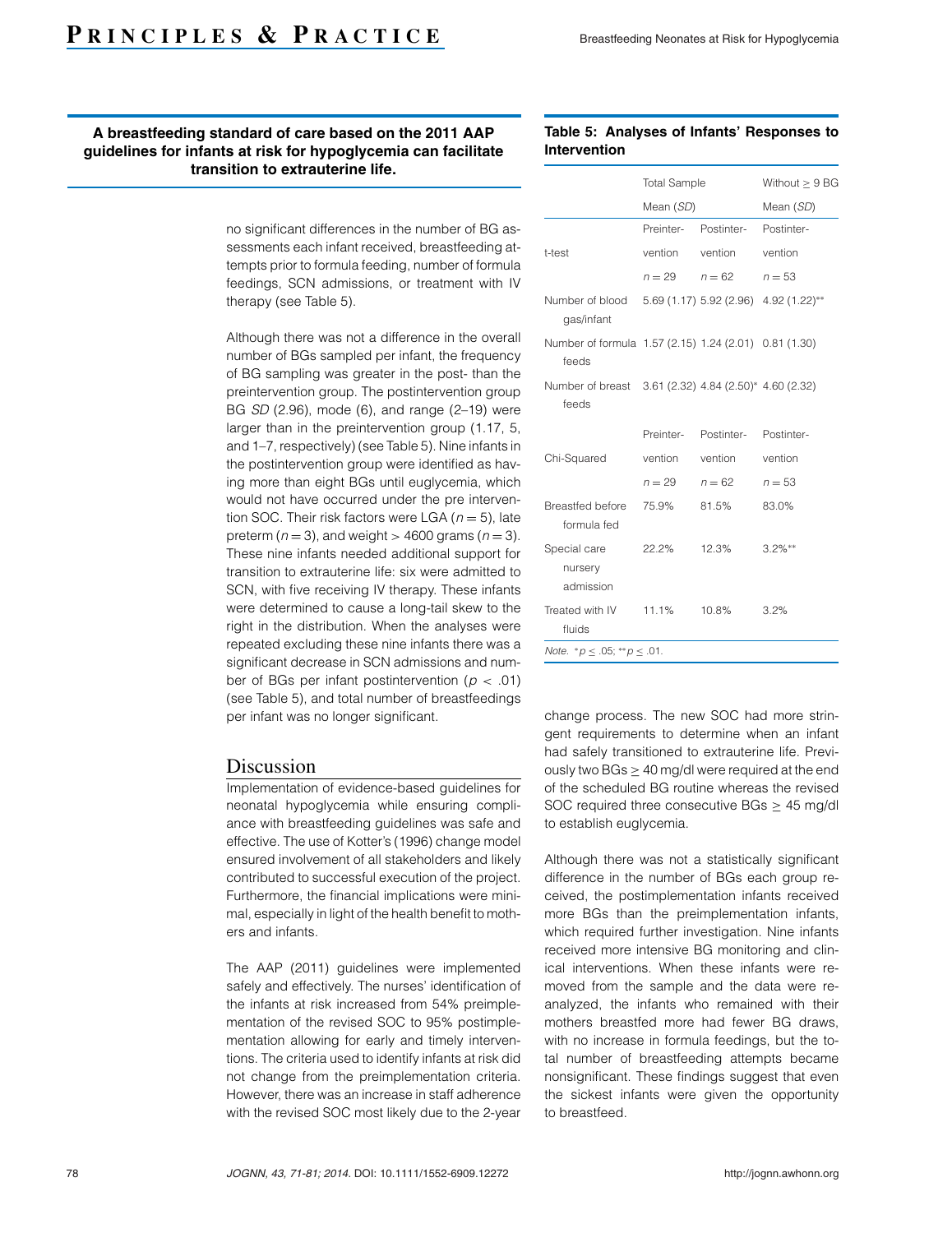Straussmand and Levitsky (2010) identified early breastfeeding as a minimally invasive, proactive treatment to prevent and treat neonatal hypoglycemia, and the AAP (2011) guidelines support breastfeeding. Despite the evidence, the staff survey results in Phase I confirmed staff members were divided regarding the effectiveness of breastfeeding as a treatment for hypoglycemia: 50% said it would work, and 50% said it would not work. Recognizing their concerns, providing a structured feeding plan that limited the amount of time an infant had to latch prior to formula introduction (15 minutes), and specifying the amount of breast milk and/or formula needed for each feeding (3–5 ml/Kg) enabled staff to promote breastfeeding in a manner acceptable to their practice and maintained patient safety. This was evidenced by the significant increase in total number of breast feedings that occurred ( $p = .03$ ) postimplementation and a 5.6% increase in breastfeeding prior to feeding formula. The use of Kotter's (1996) change model, which supports and encourages staff involvement in the change process, likely fostered the success of this implementation.

Kotter's (1996) first step to organizational change is to create a sense of urgency. He indicated that environmental change may precipitate organizational change. The revisions to the SOC were needed to maintain Joint Commission accreditation and to remain in compliance with the NYS DOH (2011) regulations. The loss of support from either of these agencies could lead to a critical loss of revenue to the institution, resulting in a loss of employment for staff and providers and limiting access to care for our population. Furthermore, hypoglycemia can have negative effects on infant and family such as separation of mother and infant through SCN admissions and/or prolonged hospitalization. Early identification promotes early intervention, thus minimizing detrimental effects that potentially increase length of stay. This SOC provided early identification and intervention.

Doubling the identified infants that required glucose monitoring under the revised SOC resulted in an increase in cost of care. Additional testing equipment was needed to facilitate expedient testing. It also required more nursing time. This was not a true change related to the revised SOC because the identification criteria did not change. The revised SOC essentially improved adherence to the SOC, which necessitated increased BG sampling. Nurses became aware of which infants

#### **Kotter's (1996) change model was used to safely and effectively implement this evidence-based practice change.**

were at highest risk for developing hypoglycemia, and this prompted improvement in nursing care. The increased cost for BG monitoring is minimal when faced with the possible long-term health sequelae related to neonatal hypoglycemia that could cause an increased burden upon the health care system throughout the infant's entire lifetime (AAP, 2011).

#### Limitations

This study was limited by the use of a convenience sample with a limited number of participants and was indicative of the population at that time. It was conducted in one facility, and the findings are not generalizable to the general population. The University of Texas at Austin (2007), the resource cited by Survey Monkey, defines a good response rate for e-mailed surveys to be 40%. The staff response rate was 39.5%, and respondents represented all care areas of the maternal/infant population.

*Clinical Implications.* Algorithms based on the 2011 AAP guidelines can be used to initiate a SOC change. In this case, the algorithms were perceived as being overwhelming at first. However, they contained a visual representation of the entire SOC. The users were provided with a detailed step-by-step approach to triaging infants at risk through the transitional period, the feeding plan with time and volume limits, BG monitoring, and specified appropriate actions using the SOC language. The actual use of the algorithms caused confusion among all staff, including the resource staff. After completion of the study period, a streamlined version that simplified the decision making process was created for staff to utilize (see Figure 1). The simplified algorithm was better accepted by the staff for the ease of use. This algorithm was placed in well-baby and SCNs as well as the labor and delivery unit, whereas two unabridged versions remained available in the patient rooms.

Completion of this project took more than 2 years and required a flexible and tenacious leadership style. This included a 1-year period for the development, implementation, and evaluation of the Phase I staff survey to ensure staff concerns were addressed and to promote buy-in with the change. Approval of the revised SOC through the interdisciplinary committee required multiple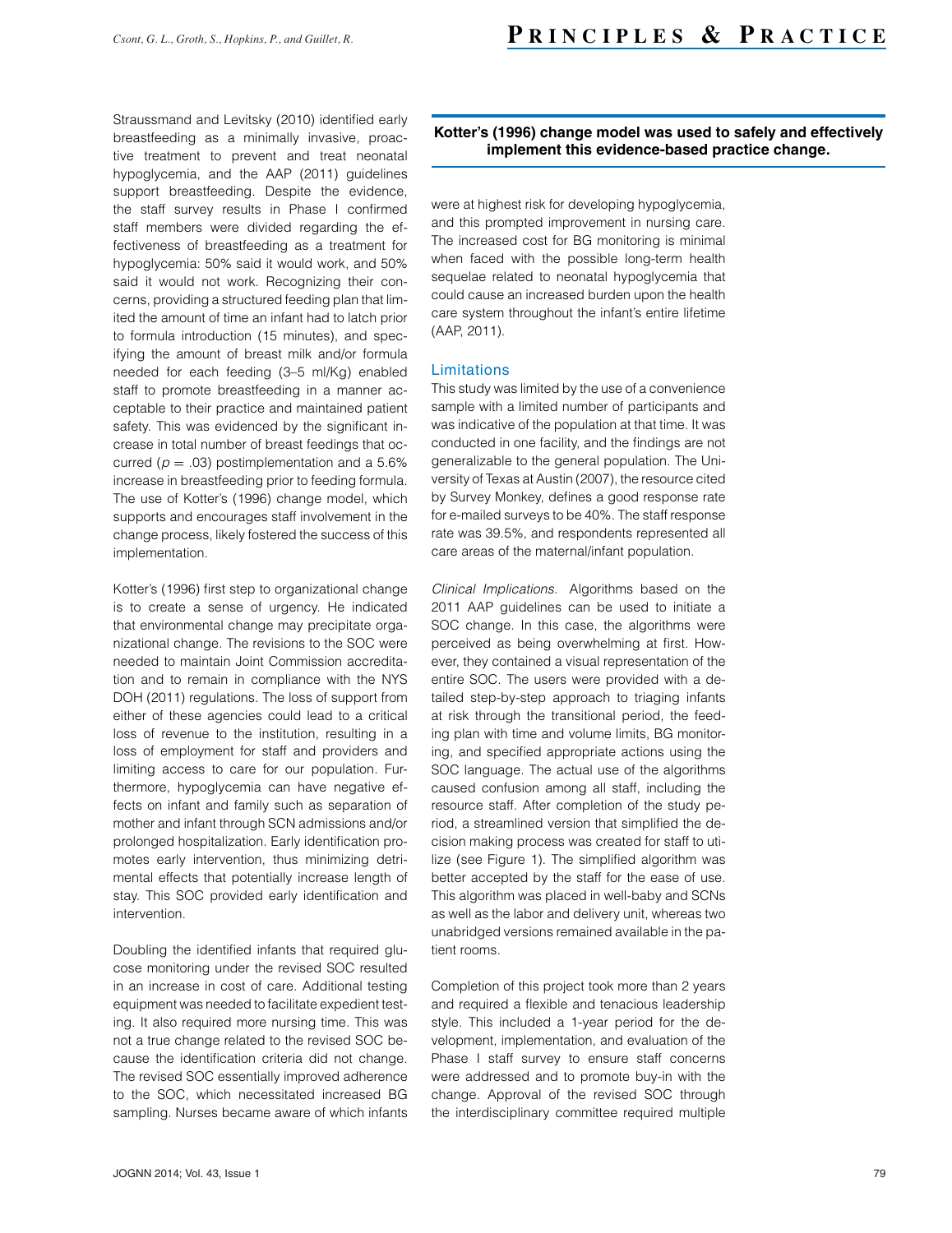

**Figure 1.** Simplified algorithm for blood gas protocol. BG = blood gas;  $SCN$  = special care nursery;  $pc$  = after feedings;  $ac =$  before feedings.

resubmissions over a 4-month period of time. The Research Subjects Review Board process for each phase of the project required separate applications. The implementation and evaluation was completed within a 4-month period, primarily due to the upfront attention to detail that is supported by Kotter's (1996) change model.

Ongoing monitoring is needed to reinforce the documented gains in management of breastfed infants at risk for hypoglycemia, as well as to ascertain patient safety and staff adherence. Grafting a new SOC to the unit culture requires years of reinforcement to ensure adherence (Kotter, 1996). Infant hypoglycemia has been a recurring focus for the quality assurance process of the institution. Development and initiation of an abridged monitoring process is still required to monitor infant safety and adherence to the new SOC and is currently being developed.

*Implications for Future Research.* With the suboptimal breastfeeding rates and an ongoing rise in obesity (Healthy People, 2012; NYS DOH, 2010, 2011; WHO, 2011), future research is needed to determine if this structured feeding plan has any effect on duration of breastfeeding, and if a correlation exists between maternal obesity and infant hypoglycemia. Currently obesity is an identified risk factor for neonatal hypoglycemia within the study institution. If obesity and infant hypoglycemia are correlated, further evaluation is needed to identify the obesity classification that places an infant at highest risk and what actions need to be taken to promote infant safety. Replication of this study at other institutions is needed